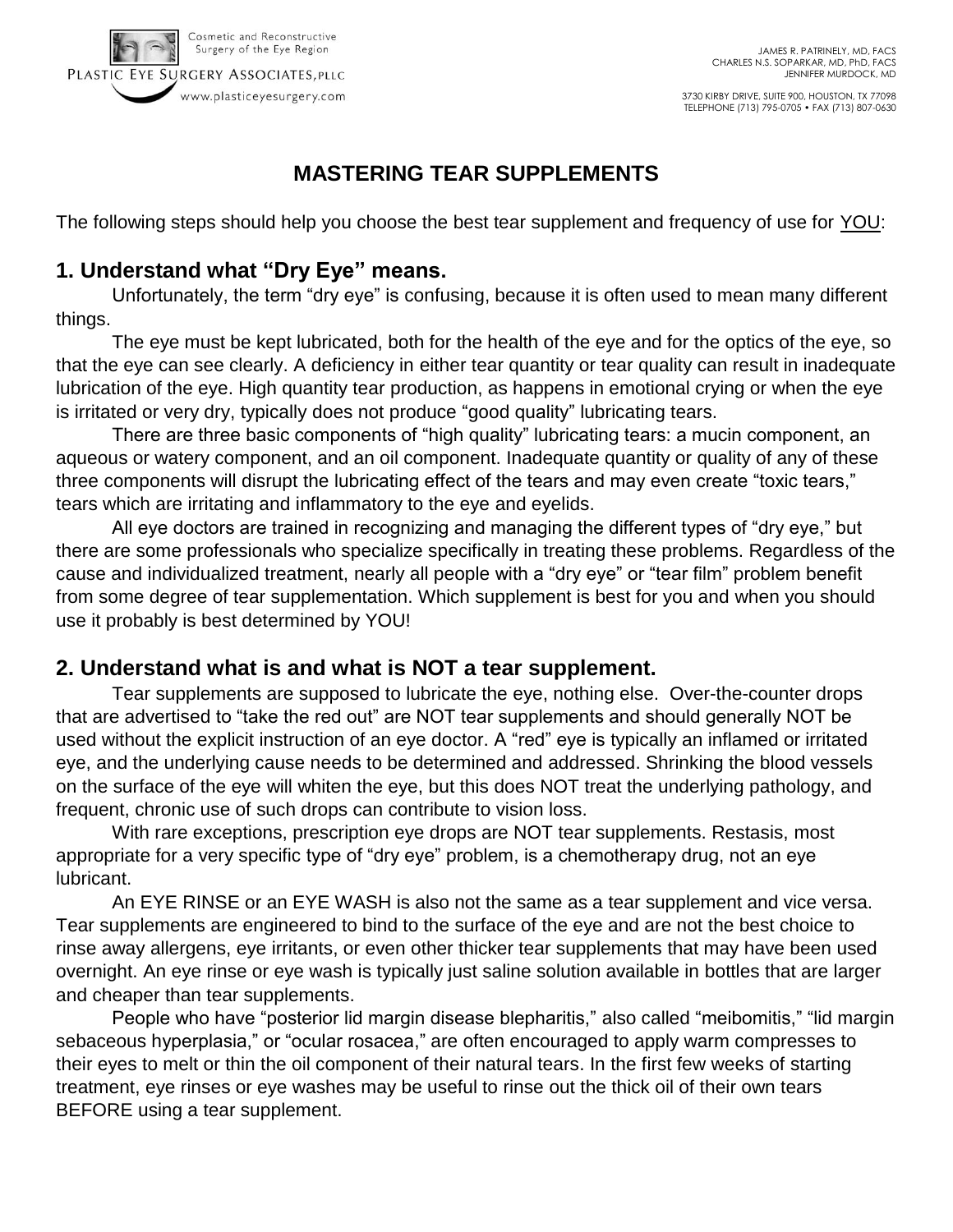### **3. Understand what is in a tear supplement**.

There are four important characteristics of modern tear supplements that should be considered when choosing a supplement: the preservative, the type of gel, the amount of gel, and the presence of other "protective" factors.

#### *Preservatives*

Preservatives prevent bacterial contamination once a supplement bottle has been opened. Reaction to a preservative is the most common reason why someone may have an allergy to or experience irritation from a supplement. Drops without preservatives are available, but preservativefree drops tend to be the more expensive and usually come in individual dispensing units, which may or may not be desirable. Common preservatives include:

Benzalkonium Choloride **Biguanide** Chlorobutanol Oxyborate compounds

Polyhexamethylene Polyquad Polyquaternium Purite

Sodium Chlorite Sodium Silver Chloride Sodium Perborate Sorbic Acid

## *Gel Type*

The gel is the most important component of a tear supplement, because it is what allows the supplement to stay on the eye longer than just saline. Some people may find a particular gel is more comfortable for them than others. While other people may find that mixing supplements containing different gels provides the most benefit. Listed below are some of the more common tear supplements organized by the gel they contain. Note that some drops contain multiple gels already. Those marked with \* are ones our patients seem to like the most.

| <b>Carboxy Methyl Cellulose (CMC) Based</b> |                         |                            |
|---------------------------------------------|-------------------------|----------------------------|
| Refresh Liquigel                            | <b>Refresh Tears</b>    |                            |
| Refresh Optive*                             | Thera Tears*            |                            |
| <b>Glycerin Based</b>                       |                         |                            |
| <b>Advanced Eye Relief</b>                  | Refresh Optive*         | Soothe*                    |
| <b>Moisture Eyes</b>                        | Similasan Dry Eye*      | <b>Tears Natural Forte</b> |
| Hydroxypropyl Methylcellulose (HPMC) Based  |                         |                            |
| Bion Tears*                                 | <b>Genteal Mild</b>     | <b>Tears Natural Free</b>  |
| Genteal                                     | <b>Tears Natural II</b> | <b>Tears Natural Forte</b> |
| Genteal Gel*                                |                         |                            |
| <b>Oil Based</b>                            |                         |                            |
| Retain MGD*                                 | <b>Refresh Endura</b>   | Soothe XP Emollient*       |
| <b>Polyethylene Glycol Based</b>            |                         |                            |
| <b>Blink Tears</b>                          | <b>Systane</b>          | <b>Systane Ultra</b>       |
| <b>Polyvinyl Alcohol Based</b>              |                         |                            |
| Akwa Tears                                  |                         | <b>Tears Again</b>         |
|                                             | <b>Hypotears Tears</b>  |                            |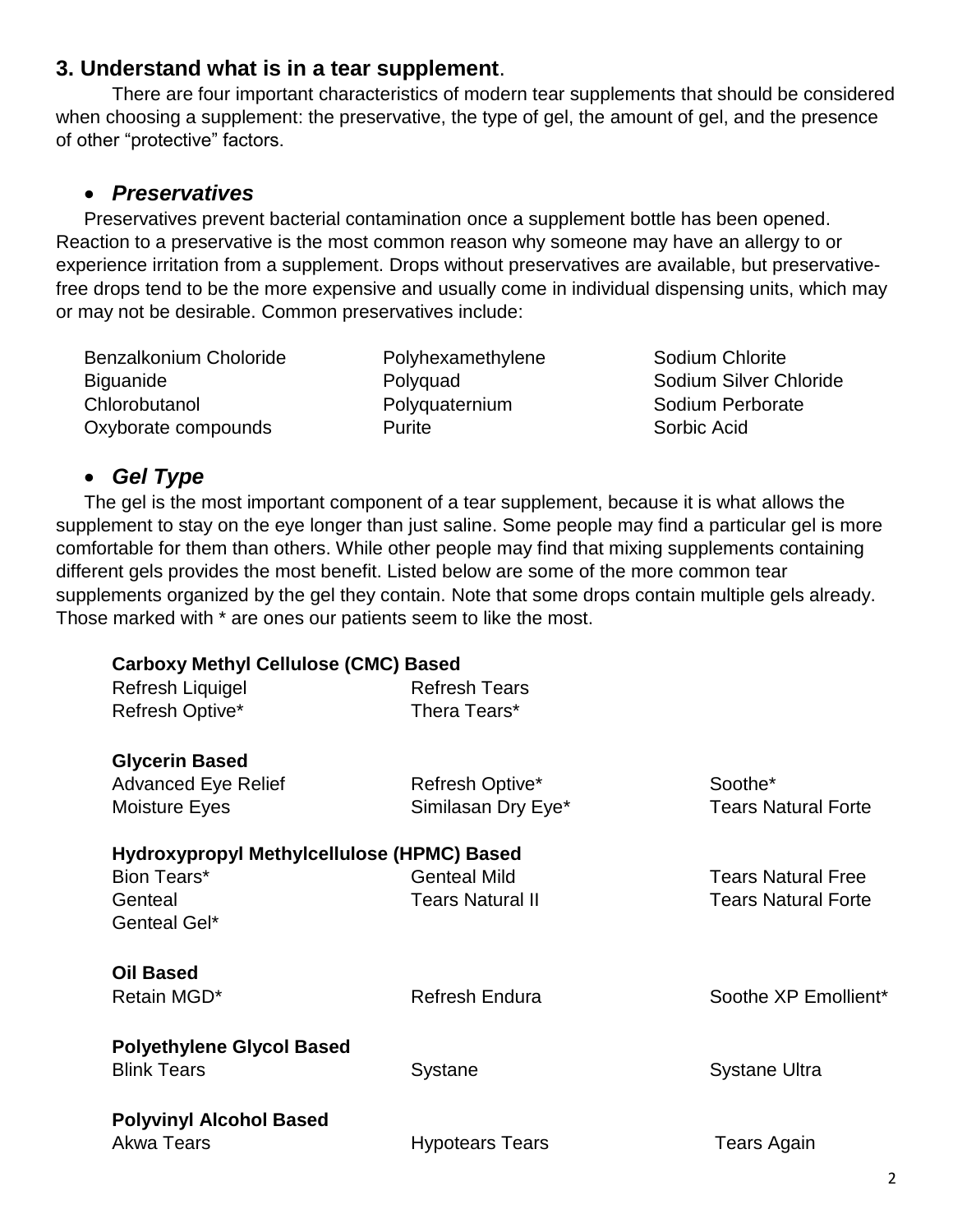### *Gel Concentration / Percentage*

The more gel present in the drop, the higher the percentage in the solution and the longer the supplement coats and protects the eye. But higher gel percentages increase temporary vision blurring. Mixing supplements of different gel percentages by sequentially placing different supplements in the eyes is an option, allowing the creation of unique gel percentages. For example, a 0.2% gel may be added after a 0.4% gel to create a situation that approximates 0.3% gel supplement, which will last longer than the 0.2% drop, but not blur the vision as much as the 0.4% lubricant.

Typically, a thinner drop might be chosen for use during the day, whereas a very thick drop or ointment could provide more benefit at night while sleeping.

Some of the thickest gels/ointments best for nighttime use include:

| <b>Genteal Gel</b>  | <b>Tears Again Night Gel</b> | Duralube ointment |
|---------------------|------------------------------|-------------------|
| Lacri-lube ointment | <b>Tears Naturale PM</b>     | Puralube ointment |
| Refresh PM ointment |                              |                   |

Even Vaseline may be used in people who have no reaction to petroleum jelly and do not mind the arduous eye rinsing in the morning. Vaseline comes in a tube. Placing this in a mug or glass of hot tap water for 20 seconds will typically make it quite runny.

### *Other Protective Factors*

Some supplements have additional ingredients which the manufacturers believe confer greater comfort and supplement stability. The comfort benefits of these added factors are mostly personal and not necessarily substantiated by study but are worth considering. Examples include:

Akwa Tears (hypo-osmolar salts) Blink Tears (hyaluronic acid) Optive (hyper-osmolar salts)

Sytane Ultra (HP-guar) Retaine MGD (poloxamer 188)

### **4. Choose a Tear Supplement.**

- One of the supplements marked with an \* above may be a reasonable first choice.
- If the drop causes itching or burning, the preservative is the most likely culprit and choosing a supplement containing a different preservative or no preservative at all (preservative-free) is a reasonable next step.
- If the tear supplement feels gritty, slimy, or leaves a "sticky residue," choose a supplement with a different gel.
- If the tear supplement doesn't last very long, requiring very frequent application, then a drop with a higher percentage of gel should be tried.
- If the drop blurs the vision too much, then it is too thick, and consider a supplement with a lower percentage of gel or mix in a thinner gel. The higher the gel concentration, the longer the supplement lasts, but the more likely it is to cause blurry vision.

## **5. Determine When and How Often to Use Tear Supplements.**

#### **Bedtime**

If the eyes are not dry or irritated in the middle of the night or upon awakening, a supplement at bedtime is probably not necessary. An eyedrop before going to bed likely has little use, as it